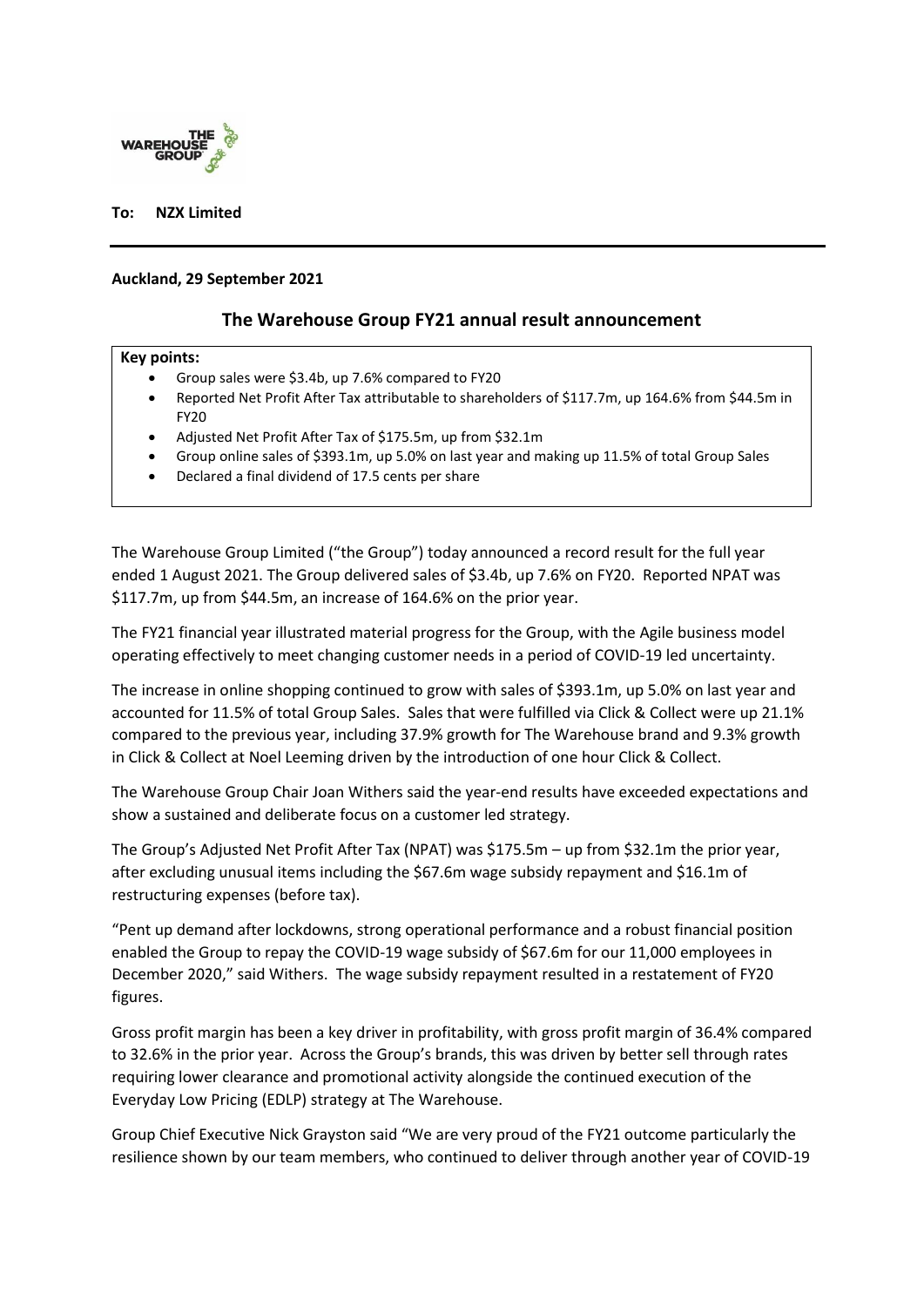related disruption, particularly during the 28.5 days of Auckland lockdown last August and in February and March this year.

"Our culture and mindset and our teams' expertise have enabled the business to react swiftly in response to COVID-19 alert level changes, including the closing and reopening of stores and the move to Click & Collect almost overnight. The same is true of this most recent lockdown period which has occurred post year end, and we thank our team members for their significant contributions during challenging times.

"FY21 has given us further confidence that our customer-led strategy is the right one. We are seeing the benefits of our transformation programme and we are part way through significant digital investment to improve legacy systems and set ourselves up to give our teams and customers an even better experience.

"During the year we introduced a new mobile-first Group eCommerce platform with The Warehouse the first brand to be migrated, and with other brands following in FY22. The change will make our mobile apps and websites easier to use for our customers, while providing for greater performance and innovation from our team. This investment allowed us to be able to pivot quickly to the requirement to trade essentials and non-essentials in split lockdown levels within the current restrictions.

"We are in the process of upgrading our Enterprise Resource Planning system for finance and inventory which will further enable the ability for our customers to shop seamlessly across our brands and channels," said Grayston.

During the year a focus on inventory management enabled us to drive a reduction in our aged inventory as a percentage of inventory across the Group, from 28.1% in FY20 to 16.1% in FY21.

Initiatives focused on the Cost of Doing Business (CODB) helped us achieve a reduction as a percentage of sales to 29.4% (31.0% in FY20), however, CODB overall increased by \$15.2m. This includes a decision to pay our people in full through lockdowns and to reward their efforts in FY21, we issued a cash bonus totalling \$8.7m to all permanent full and part time team members in August (\$1,000 to full time and \$500 to part time).

The pandemic continues to cause disruption to international freight movement with a shortage of shipping containers to carry manufactured goods from source to destination, an issue for global supply chains. While this will cause some delays, overall, we are expecting to be in a better position than last Christmas and our offshore in-country teams have worked with our vendors to ensure that we prioritise key stock for our customers.

"Sustainability remains a focus with significant progress made to increase the number of products we sell, now with over 11,500 products across our ranges with at least one sustainable feature. We sold around 20 million of these items during the year.

We have been able to direct 77.9% of operational waste from landfill, reduced Scope 1 and 2 emissions by 2.7% and reduced total emissions by 6.4% since FY19 (being the most recent year unaffected by COVID-19).

"Our work with communities and causes impacting New Zealanders continued with \$4.3m raised to support causes such as tackling family violence, period equity and encouraging healthy homes," said Grayston.